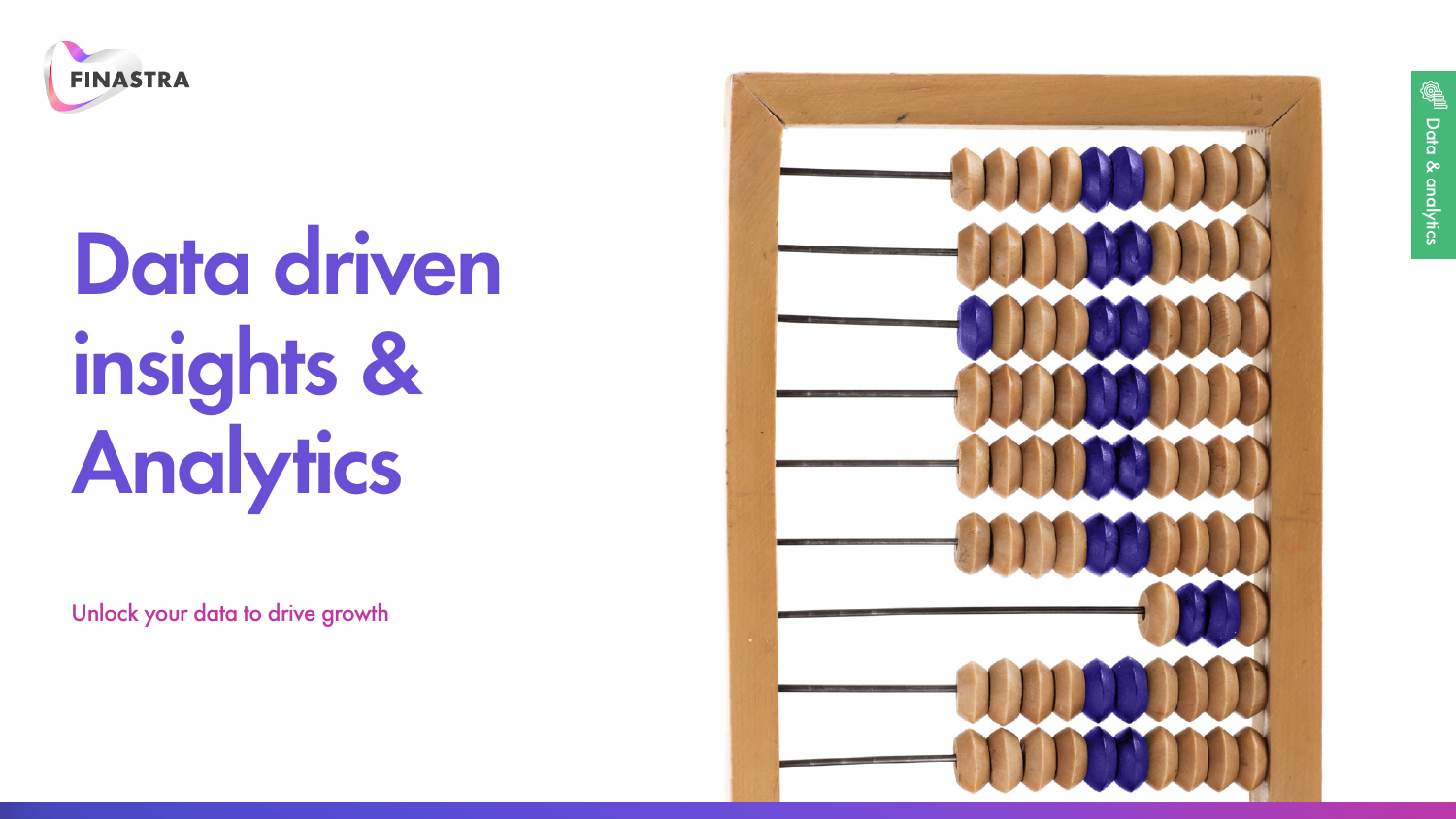# **Widening the opportunities**

For banks, success depends on delivering better customer experience. And this depends on data: what you have and how you use it.

According to Gartner, financial services CIOs see data-driven capabilities as the most "game changing" technologies. However, this only holds true for banks that can think about data holistically and create a single 360° customer view to support and improve the customer journey.

Consistently collecting customer or transactional data across all channels remains a major challenge for most banks. Yet this access is essential if data is to be fully exploited and given context so its implicit value can be realized. How – and from where – the data is collected and used is the key to unlocking that value.





Source: Gartner: Banking CIOs Must Align Data to Customer Needs Instead of Channels) Note: XaaS refers to the various "as a service" models

2 Finastra Data driven insights & Analytics Factsheet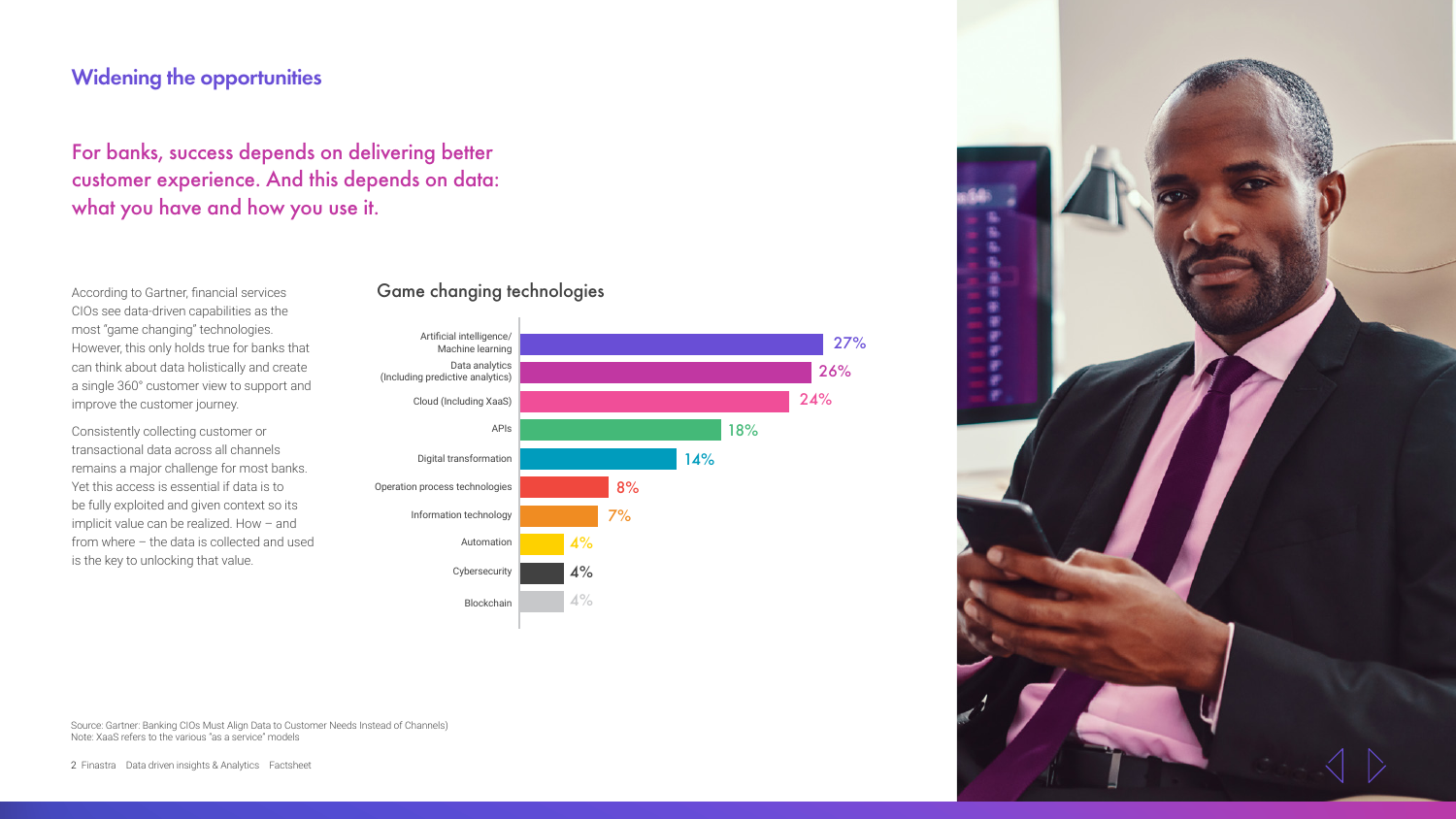AI is having a huge impact on the banking industry, making it possible for processes, products, employees, and customer experiences to be reimagined.

AI's impact on data goes beyond simply unlocking its value. It will give banks the insights and intelligence to create more relevant product and services that will help them to expand their market footprint. AI and machine learning make these goals more cost-efficient to achieve, because they remove manual processes while at the same time producing a far more accurate and insightful view of data from the core and third-party systems.



#### **Human** Transform relationships

Using AI, people will be able to spend more ti[m](http://players.brightcove.net/2456793370001/default_default/index.html?videoId=5485564617001)e on exceptional work: the 20% of no-routine tasks that drive 80% of value creation



#### **Process** Re-imagine business models and processes

Smart machines will continually review end-to-end processes and apply 'intelligent automation of process change' to refine and optimize



#### **Data** Illuminate dark data

Companies will apply AI to greatly enhance large data analytics, evolve algorithms with transactional data faster and combine data in new ways to discover trends

Source: Accenture – Redefining banking with Artificial Intelligence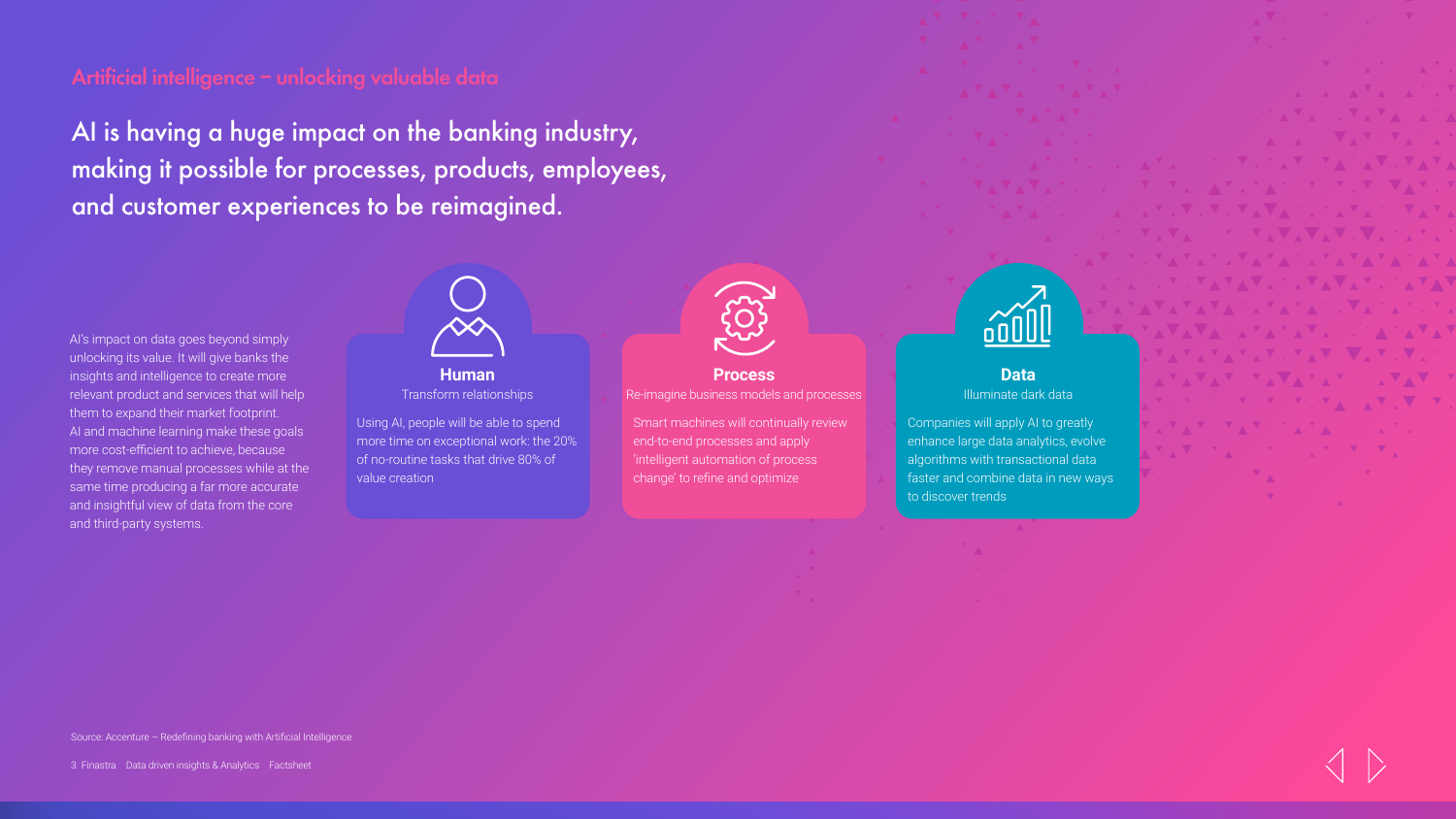# 1 1 1 1 1 1 1 1 1 1 1 1 1 1 1 1 1

The amount of data in the world was estimated to be 44 zettabytes in early 2020



At the beginning of 2020, the digital universe was estimated to consist of 44 zettabytes of data





In 2019, Google processed 3.7 million queries, Facebook saw one million logins, and YouTube recorded 4.5 millions videos viewed every 69 seconds



463 exabytes would be created every 24 hours worldwide

Netflix's content volume in 2019 outnumbered that of the US TV industry in 2005



As of June 2019, there were more than 4.5 billion people online

By 2025, there would be 75 billion Internet-of-things (IoT) devices in the world



80% of digital content is unavailable in nine out of every ten languages



By 2030, nine in every ten people aged 6 and above would be digital active

With the aggregate potential cost savings for banks from AI applications estimated at \$447 billion by 2023, it's no surprise that they are highly aware of the technology's potential benefits. It's becoming clear that AI can make the connection between data sets and make possible the holistic view that banks require.

Impact of Innovation and AI



Aggregate potential savings for banks from AI applications by 2023

Sources: <https://seedscientific.com/how-much-data-is-created-every-day/> <https://www.businessinsider.com/ai-in-banking-report?r=US&IR=T>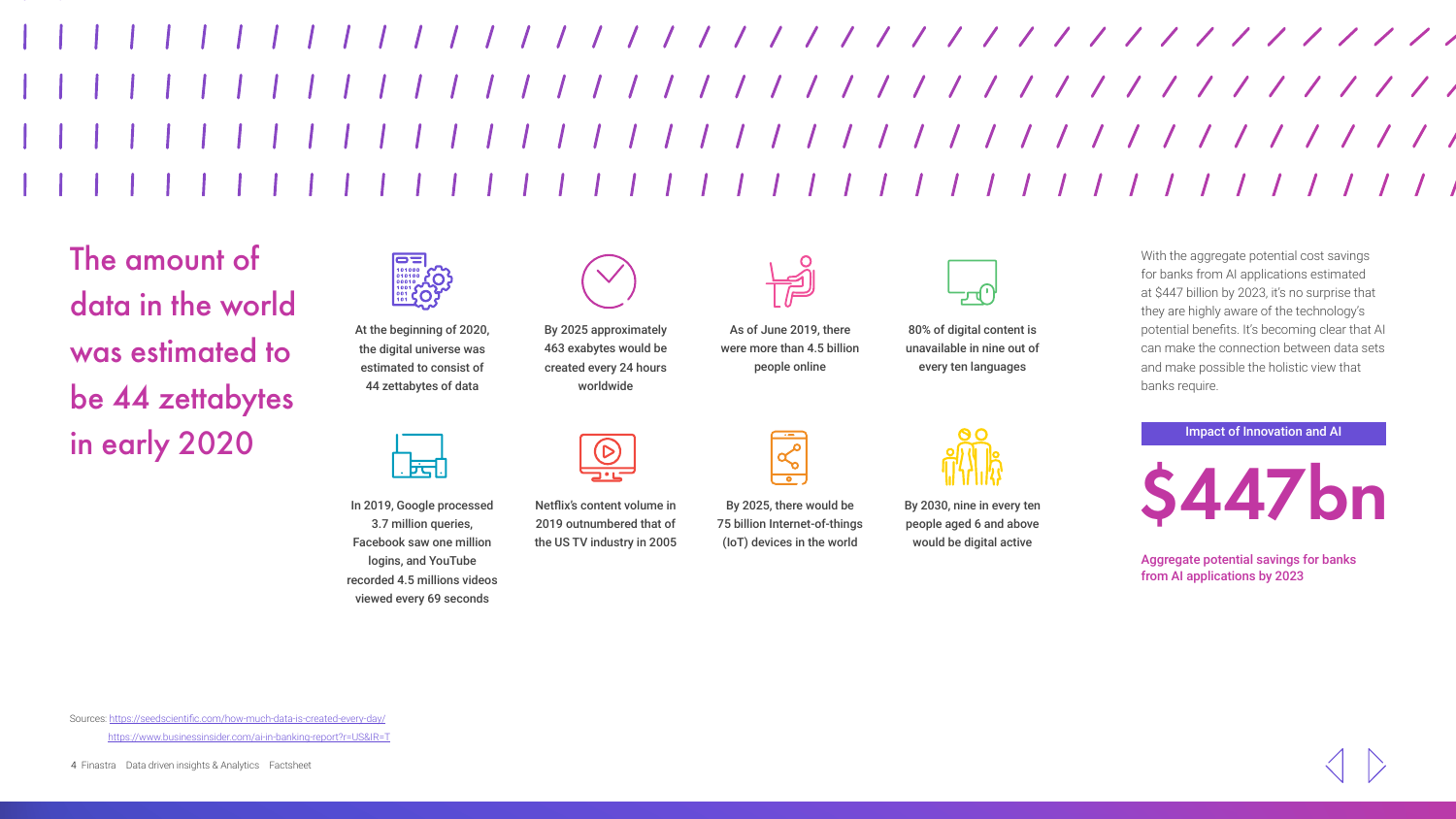# **The potential for AI in banking**

Artificial intelligence enables financial services companies to redefine how they work, how they create innovative products and services, and how they transform customer experiences.

# Banking heat map





 $\bar{\mathbf{v}}$ 

 $\|\boldsymbol{\nabla}\|_{L^2}$ 

Source: Accenture – Redefining banking with Artificial Intelligence

5 Finastra Data driven insights & Analytics Factsheet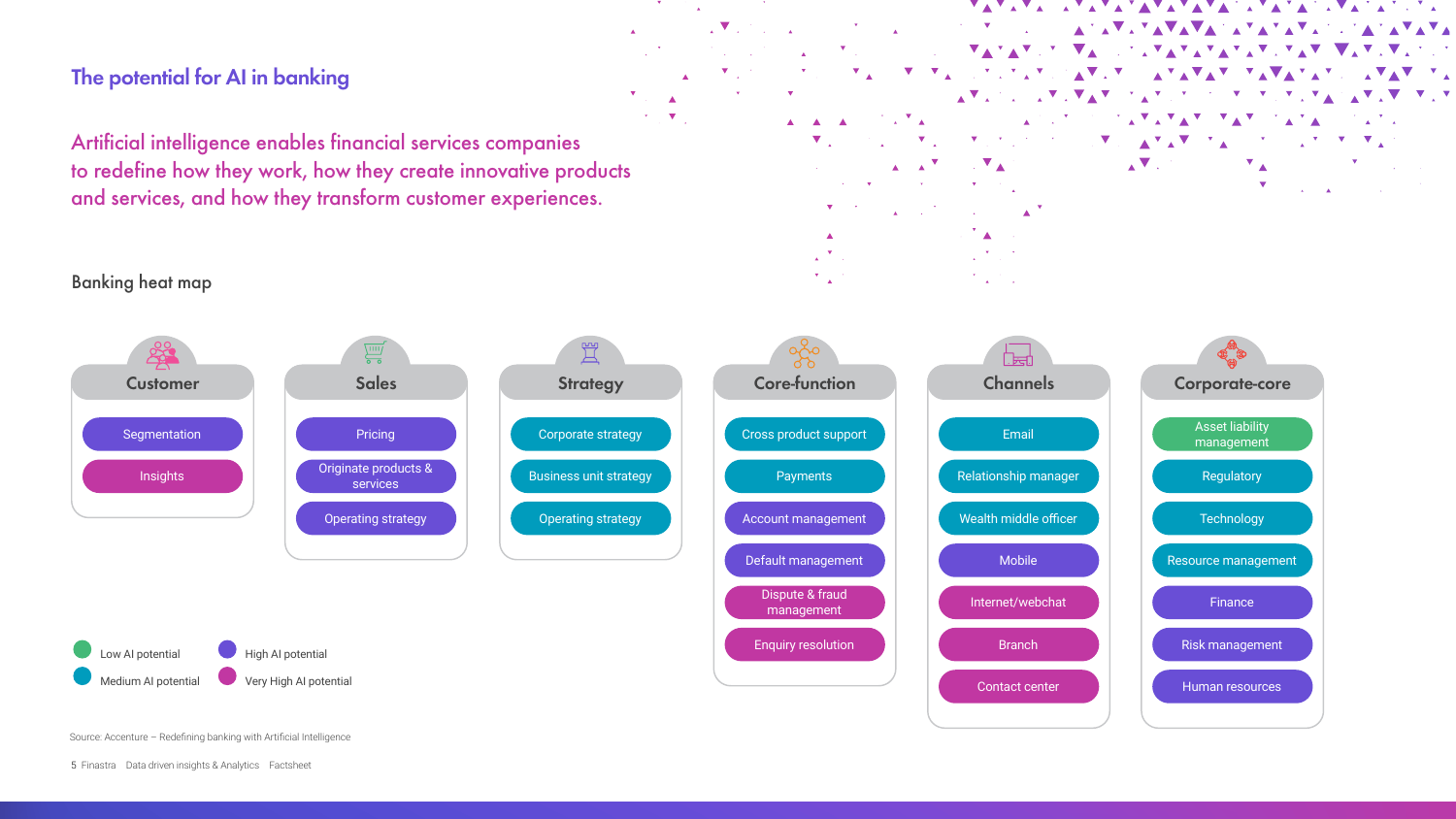# **Fusion Retail Analytics: aligning data with customer needs**

# Analytics capability using data to drive growth

Fusion Retail Analytics is a native contextual insights and recommendation engine. It delivers business insights, predicts customer behavior to reduce churn, increases cross-selling opportunities and provides an assessment of the firm's business and financial performance.



Extracting relevant information from Fusion Essence, it enables decision-makers to take decisions based on detailed insights into products, customers, branches and profitability. Authorized users can access pre-packaged reports on business and financial performance, and users can build their own dashboards using a curated data model built for analytics.

Fusion Retail Analytics includes advanced machine learning capabilities that can be trained on bank data and can incorporate further models. Using extensible architecture that includes a flexible data model, banks can build their own dashboards to complement the set delivered by Finastra. In-memory data cubes provide a curated data model that is extensible through Finastra and non-Finastra data sources. We support three AI/ML models: Customer Churn, Next Best Purchase and Product Recommendations.

To ensure information and insights are always at a bank's fingertips, Fusion Retail Analytics provides a 360° customer view in a single dynamic dashboard. Enhanced with dynamic visualizations, it also includes standard dashboards that provide business and financial insights along with real-time updates.

 $\hat{V}$ 

 $\bigcirc$ 

Available in Azure Cloud and on-premise deployments, Fusion Retail Analytics offers a common data model. It leverages the Microsoft stack (SQL Server for on-premise/ Azure for Cloud) for storage and processing and Microsoft Power BI for visualizations. It is built using the Azure Databricks (Hadoop) platform.



Fusion Retail Analytics has off-the-shelf integration with Fusion Essence and Fusion Equation, unlocking the valuable data within these core banking systems and also enabling data consumption from third-party solutions.

See how Fusion Retail Analytics helps your bank grow XX

6 Finastra Data driven insights & Analytics Factsheet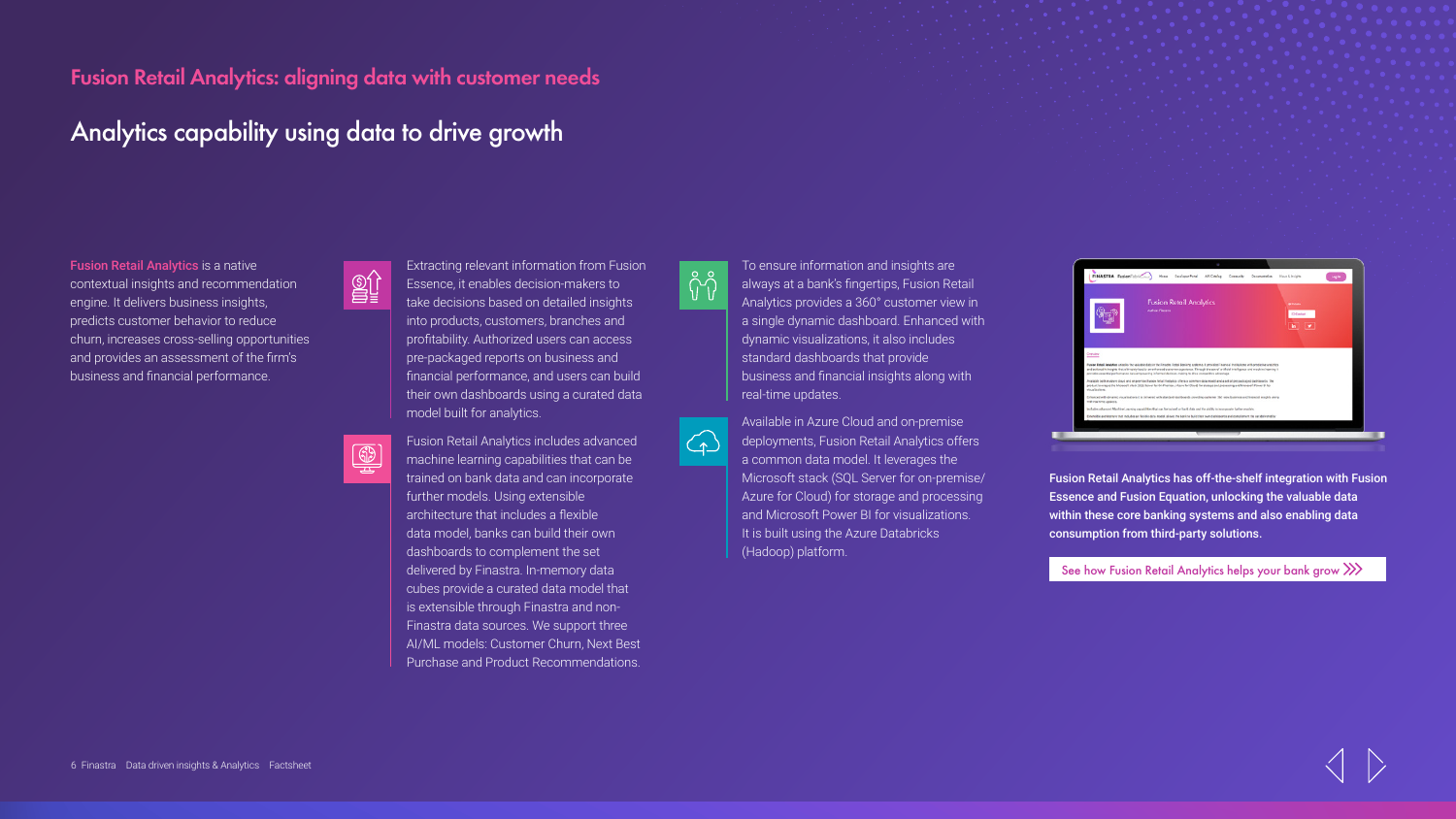# **Contextual insights at the bank's fingerprints**

#### **Fusion Retail Analytics enables financial institutions to:**

- Create a complete 360 view of the customer by providing a near real-time dynamic view of their business with the bank
- Gain insights into customer behavior using advanced ML models that predict customer attrition, make product recommendations and segment customers based on their historic behavior
- Reduce risk and control costs with a holistic view of the bank's business including product utilization and profitability, performance trends for loans and deposits and exposures to specific customers/groups
- Use financial dashboards to reflect the financial health of the bank and compare the balance sheet and P&L between two time periods
- Grow revenue through improved customer retention and cross-selling of products, tailored targeting and customer product recommendations
- Benefit from secure role-based access to data provided by Microsoft's authentication and authorization capabilities

### Main features



## **Key benefits**



 $\mathbb{Q}$ 

**SSS** 

**Digital transformation –** scalable, dynamic analytics plays an important part in the digital transformation of a bank, enabling you exploit your data effectively for business insights and to compete in an increasingly digital world



**Customer engagement –** with a 360° view of the customer, their status and their business

**Managing data growth –** high-performance analytics that can deal with large amounts of data at speed

**Customer retention –** machine learning algorithms that predict customer behavior: especially valuable when Open Banking presents customers with a myriad of new financial offers and products